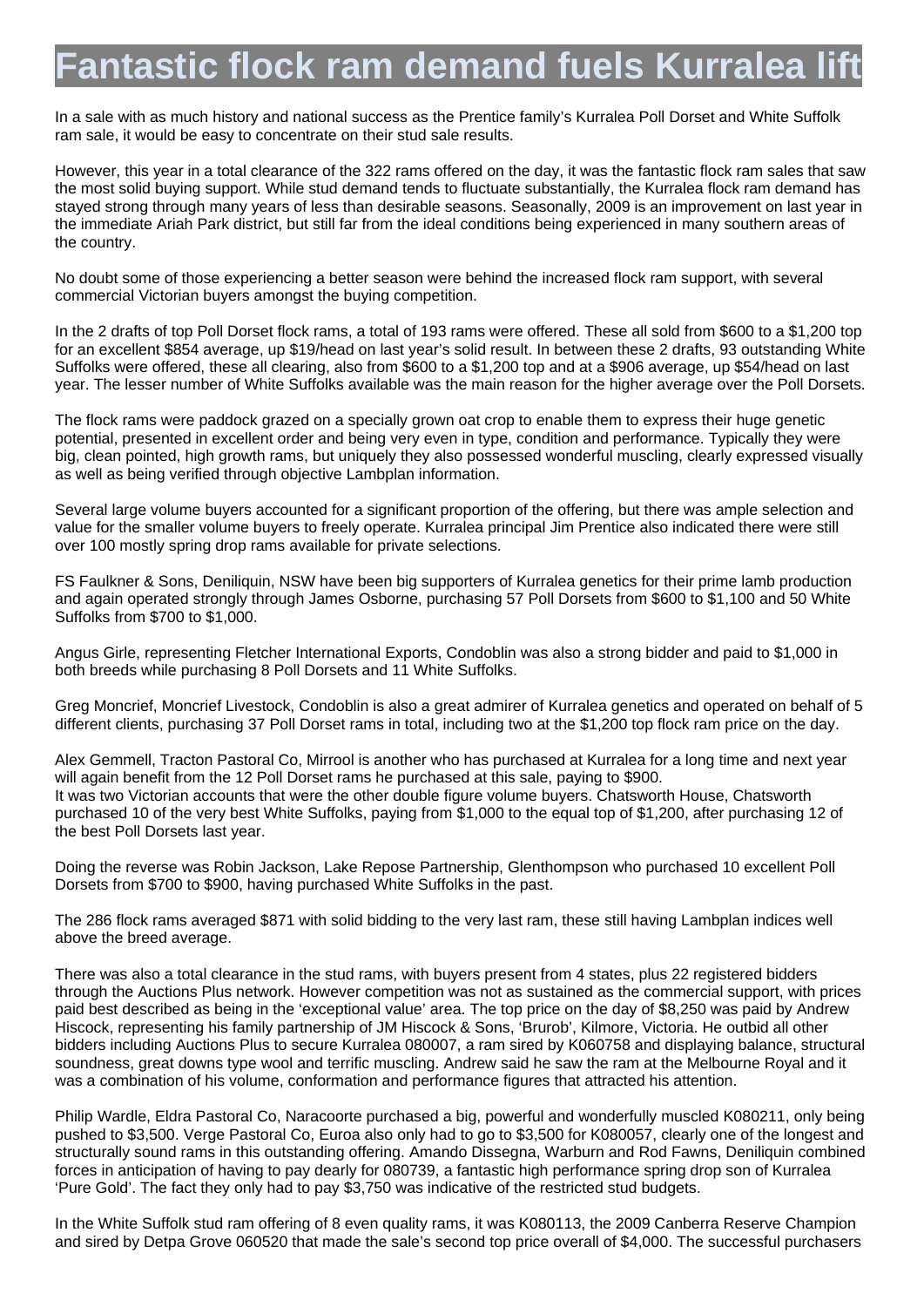were Bruce and Glenda Brill, 'Glenroy', Griffith. Auctions Plus provided the \$3,750 second top price in the White Suffolks, while Gunya Pastoral Co, Wagga Wagga went to \$2,750 for K080310Twin, a very appealing and partly coloured spring drop ram that the Kurralea stud very nearly retained for stud purposes.

| <b>Sale Summary</b>        |         |          |            |         |         |
|----------------------------|---------|----------|------------|---------|---------|
| <b>Studs</b>               |         |          |            |         |         |
| <b>Poll Dorsets</b>        | 2009    | 2008     | W Suffolks | 2009    | 2008    |
| Offered                    | 28      | 30       |            | 8       | 10      |
| Sold                       | 28      | 30       |            | 8       | 10      |
| Top                        | \$8,250 | \$10,500 |            | \$4,000 | \$2,750 |
| Ave                        | \$2,175 | \$2,385  |            | \$2,013 | \$1,390 |
| <b>Flock rams</b>          |         |          |            |         |         |
| <b>Poll Dorsets</b>        | 2009    | 2008     | W Suffolks | 2009    | 2008    |
| Offered                    | 193     | 206      |            | 93      | 74      |
| Sold                       | 193     | 189      |            | 93      | 74      |
| Top                        | \$1,200 | \$1,300  |            | \$1,200 | \$1,052 |
| Ave                        | \$854   | \$835    |            | \$906   | \$852   |
| Anante: Fldare Wanna Wanna |         |          |            |         |         |

Agents: Elders Wagga Wagga Auctioneers: Michael Glasser & James Tierney



*Pictured with the 2 top priced rams at the Kurralea annual ram sale are Elders auctioneer Michael Glasser; Andrew Hiscock, Brurob Poll Dorset stud, Kilmore, Victoria, buyer of the top priced Poll Dorset at \$8,250; Kurralea principal Jim Prentice holding the top Poll Dorset ram; Ben Prentice holding the \$4,000 top priced White Suffolk ram; and that ram's buyers, Glenda & Bruce Brill, Glenroy, Griffith, NSW.* 



*Jim Prentice, Kurralea studs, Ariah Park, NSW holds the \$8,250 top priced Poll Dorset stud ram at last week's annual Kurralea on-property sale and is with buyer Andrew Hiscock, Brurob Poll Dorset stud, Kilmore, Victoria.*